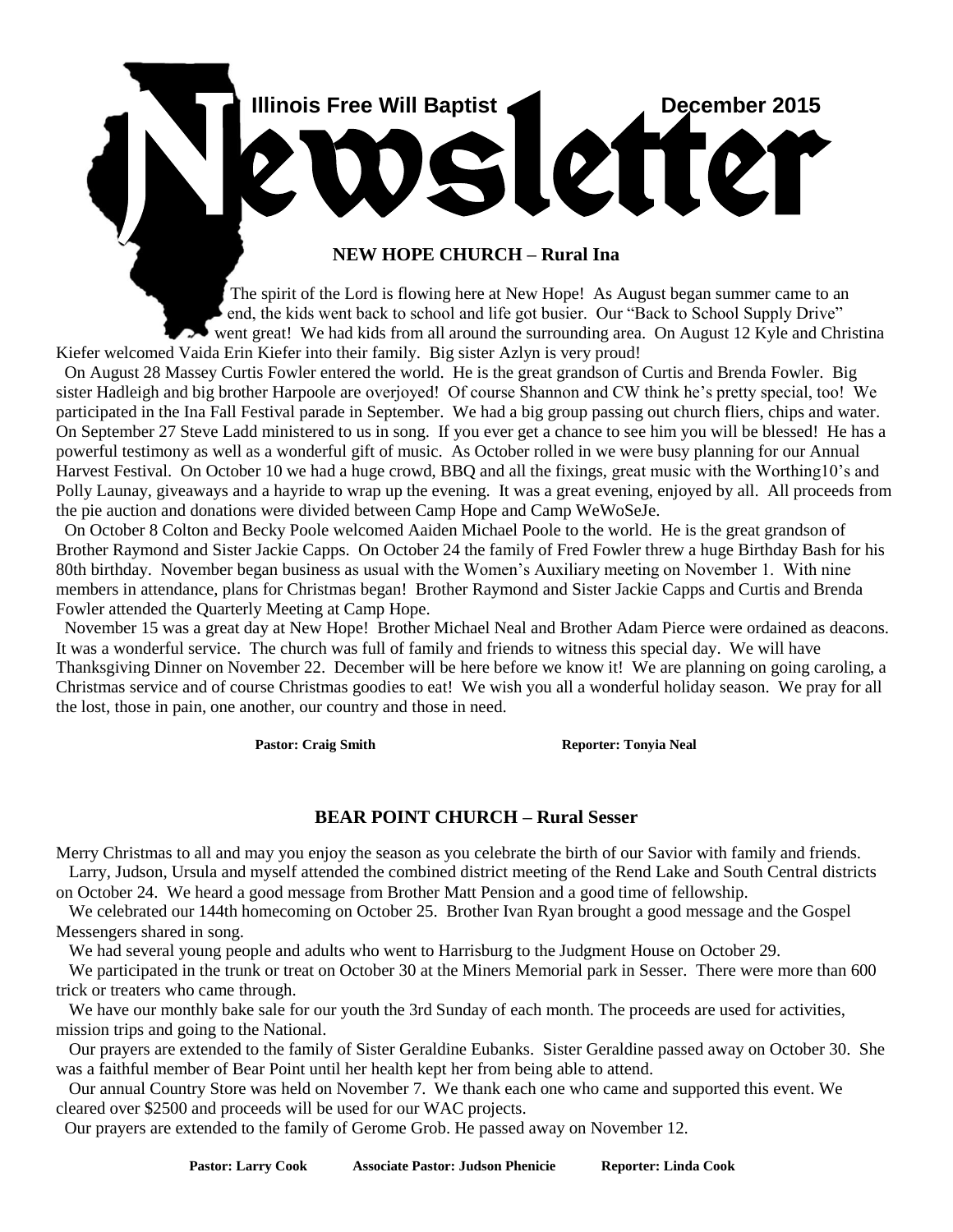# **HAZEL DELL CHURCH - Rural Sesser**

Happy Fall everyone! What a beautiful time of year the Lord has given us!

Congratulations to Garrett and Shelda on the birth of their son, Liam Ryker Wingo, who was born on October 13<sup>th</sup>. Proud grandparents are Charlie and Gayla Wingo.

Our annual Trunk or Treat was held at the church on October  $25<sup>th</sup>$ . A good time of food, fellowship, costumes and candy was enjoyed by all.

WAC and Men's Prayer groups met for their respective meetings on November 1<sup>st</sup>.

Congratulations to Hannah Miller who was baptized on November 1<sup>st</sup>. She is the daughter of Doug and Melinda Miller. We are so happy for Hannah and her family on her decision to follow the Lord.

 Three of our church family lost loved ones recently. Our condolences and prayers go out to them in their losses. Brother Rusty Miller's sister ,Vickie Wilson, Brother Eric's cousin, Landon Ross, and Sister Bonnie Ezell's son-in-law, Jeff Tindall passed away recently.

 A special thank you to all who contributed to the Sesser Food Pantry, Operation Christmas Child Project and the Sesser Student Assistance Project again this year. What a blessing to be able to give to these worthwhile projects!

 A big Welcome Home to Brother Brian Lewis and Brother Eric on their return to Sesser, IL. Brother Brian has returned home from Houston, Texas after six weeks of treatments. We pray for the Lord's healing for him. Brother Eric has returned home from his Mission Trip to Israel. Looking forward to hearing about this trip in the near future. A special thank you to Brother Harl Ray Lewis for taking over services while Brother Eric was away.

Trusting that all will have a happy and safe Thanksgiving!

*"O Give thanks unto the Lord, for he is good: for his mercy endureth for ever." - Psalm 107:1*

Pastor: Eric Drake Reporter: Diana Kirk

### **FIRST CHURCH - Benton**

 God's paintbrush gave us beautiful colors for too short of a time, now those leaves are falling which means winter is close behind. Did you ever think of how even the trees know when it is time to change or how the birds know when it is time to go to a warmer climate?

 Many of the church family attended the adult camp meeting and enjoyed the messages and music immensely. We were privileged to have Brother Roger Bennet speak at our church the following Sunday and bring us word of the college. Some of the men attended the steak supper at Hazel Dell and appreciate the invitation they receive every year. Several of them attended the Master's Men Retreat and enjoyed all the programs.

 On November 1, Harvest Sunday was celebrated with the Victory Boys and a pot luck following the morning services. It is always a joy to hear them sing and visit with them later.

 Brother Marty Leffler is recuperating nicely from his surgery, Brother Gary Simpson has been having some issues since his heart surgery and Brother Wayne Samuels is having some chest problems. Please keep them on your prayer list. Others who need prayer are the mothers of Harold Combs, Ray MacDonald, Linda Erwin and Janice Page and Mike Thomas' father Bill. It seems like our prayer lists get longer every day, but we know God's hand is on them if we just whisper their name. We need to be in prayer for our country now more than ever. A new president must be elected next year and we need guidance to select the right one. Pray too for France and the people of Paris who have been attacked in such a devious manner.

 The children have packed their Operation Christmas Child boxes and they will be delivered this week. Such devotion from children and their leader Marci MacDonald with help from the Wednesday night Youth Group and their leader Alisa Leffler who helped by packaging candy for the boxes. It looks like a colorful rainbow of the colored plastic boxes on display. Each goes with a blessing for the child that receives one. They look forward to hearing which country received their boxes. Master's Men will soon be packing Christmas treats and Women's Aux. have an open house planned at the Parsonage on December 13 before evening services. God bless you all.

**Pastor: Kent Dunford Reporter: Barbara Spencer**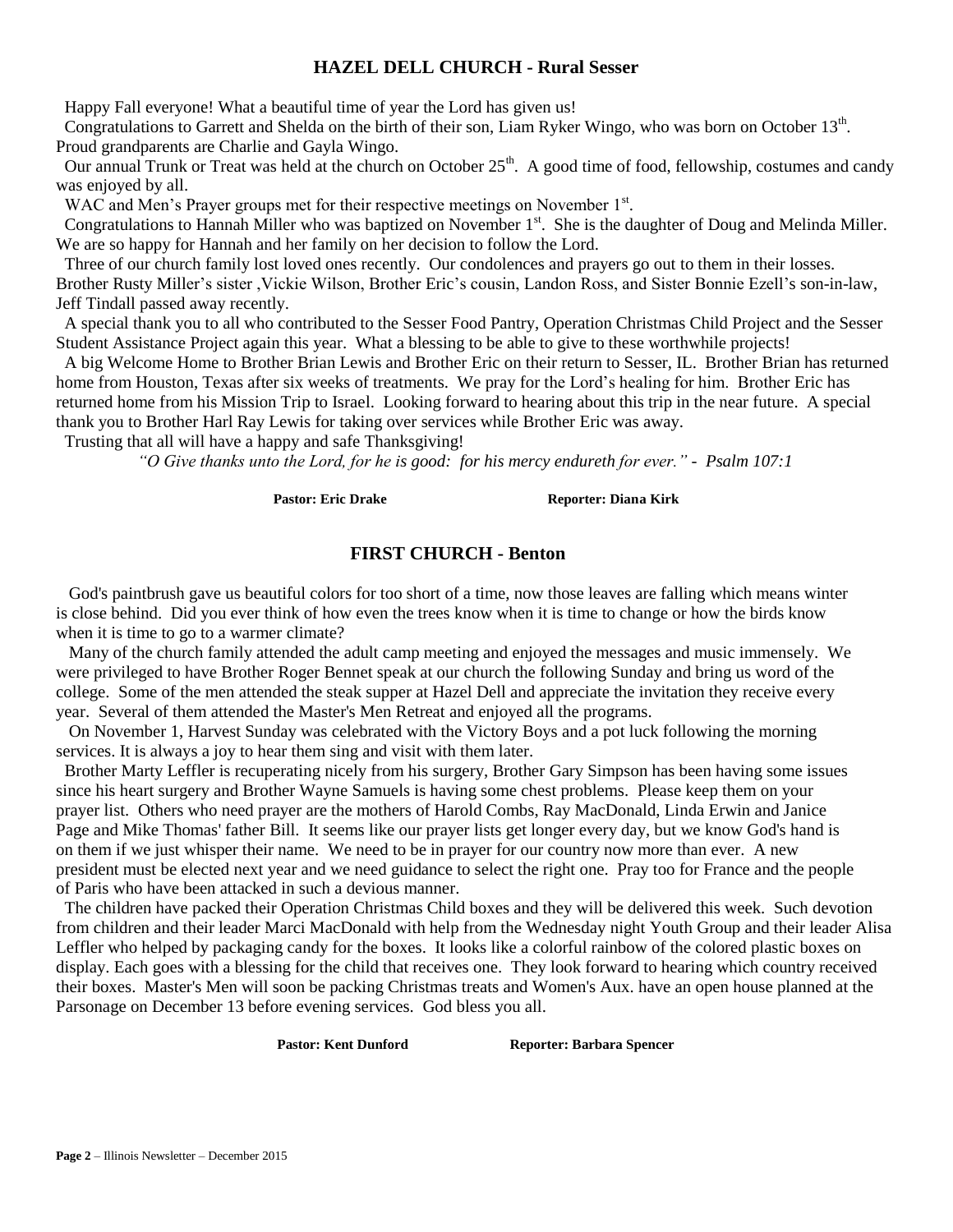# **PITTSBURG CHURCH - Pittsburg**

Wow! December...really is it December?! How did that happen? Another year has come and gone, and a brand new one is just around the corner. Hard to believe!!

As of the time of this writing our fall Church Closet Giveaway is 2 days away. It is scheduled for Saturday, November  $14<sup>th</sup>$  from 7am to noon. We are completely done with set up ahead of schedule and ready to give all of the donated items away! We have had a great amount of volunteers this time around to help with set up, which was amazing and much appreciated! One of the most common question asked concerning the Closet is why we don't charge or sell items to make money. The answer simply is because Jesus gift of salvation is free and so should the items donated be. There isn't a whole lot in this world anymore that is truly free. More importantly, there is no way to earn salvation or buy it. It is a gift and blessing to those who are willing to receive it. This is why we open our doors to whosoever should come and allow them to leave with whatever they would like to have. The blessings are magnified for them and us if there is no charge. Countless people who attend the Closet ask us each time, why we do it? Why do you give it all away? To show them Jesus loves them and cares for their needs. They usually say thank you and leave speechless. Our rally cry for 2015 was "*To find ways to make Him seen in 2015*!" Each Closet this is our aim: To make Him seen and shed light on His goodness and grace.

 We pray that the Church as a whole around the world would desire nothing more than to shine the light of Jesus the Messiah in the darkness, especially during this holiday season. Showing the world that He is still on the throne and never left! Blessings to you and yours during the most wonderful time of the year!!

 "*For unto us a child is born, unto us a son is given: and the government shall be upon his shoulders: and his name shall be called Wonderful, Counsellor, The mighty God, The everlasting Father, the Prince of Peace*." - Isaiah 9:6 Happy Birthday Yeshua HaMashiach!

**Pastor: Eddie Donelson Pastor: Keith McDannel Reporter: Christina Wilcox**

# **HERITAGE CHURCH - Springfield**

These past months have been very active for us at Heritage.

Our youth had a Harvest Festival on October  $28<sup>th</sup>$  where they were dressed as bible people. In addition to hot dogs and chili, Christian fellowship was enjoyed with their peers.

Saturday, November 1<sup>st</sup> the Decatur and Heritage Master's Men held their meeting at our church, then went to Golden Corral for fellowship.

Our youth group is growing. We have a van driver, in addition to teachers. The youth sing for us during Children's Moment.

Saturday, November 8<sup>th</sup>, after services at Heritage, a group of us went to Calvary Church to join in celebration of Silas Johnson's 30<sup>th</sup> year anniversary. We came back to Heritage for the Vespers service at 6:00 pm.

The Pastor and others have been attempting to plant bulbs for flowers in the Spring. Unfortunately, they have been getting unwanted assistance from neighborhood cats who seem to be more active in destroying the Pastor's efforts. Sunday, November  $22<sup>nd</sup>$ , we held our Thanksgiving service.

Remember: Aways have an attitude of gratitude.

*"He who oppresses the poor to increase his riches, and he who gives to the rich, will surely come to poverty." – Proverbs 22:16*

Pastor: Marcellus J. Leonard Reporter: Marilyn Guthrie



# **NEW LIFE CHURCH – MACHESNEY PARK**

 Pastor Kenneth Henley reports that Brother Denver Hugh Dingus, deacon and Sunday School Teacher at New Life Free Will Baptist Church in Machesney Park passed away October  $13<sup>th</sup>$ . His love for God, his wit and charm, compassion and kind ways will be missed dearly by everyone that had the chance to know him.

Please pray for his wife, Laura, his family and his church during this time of loss.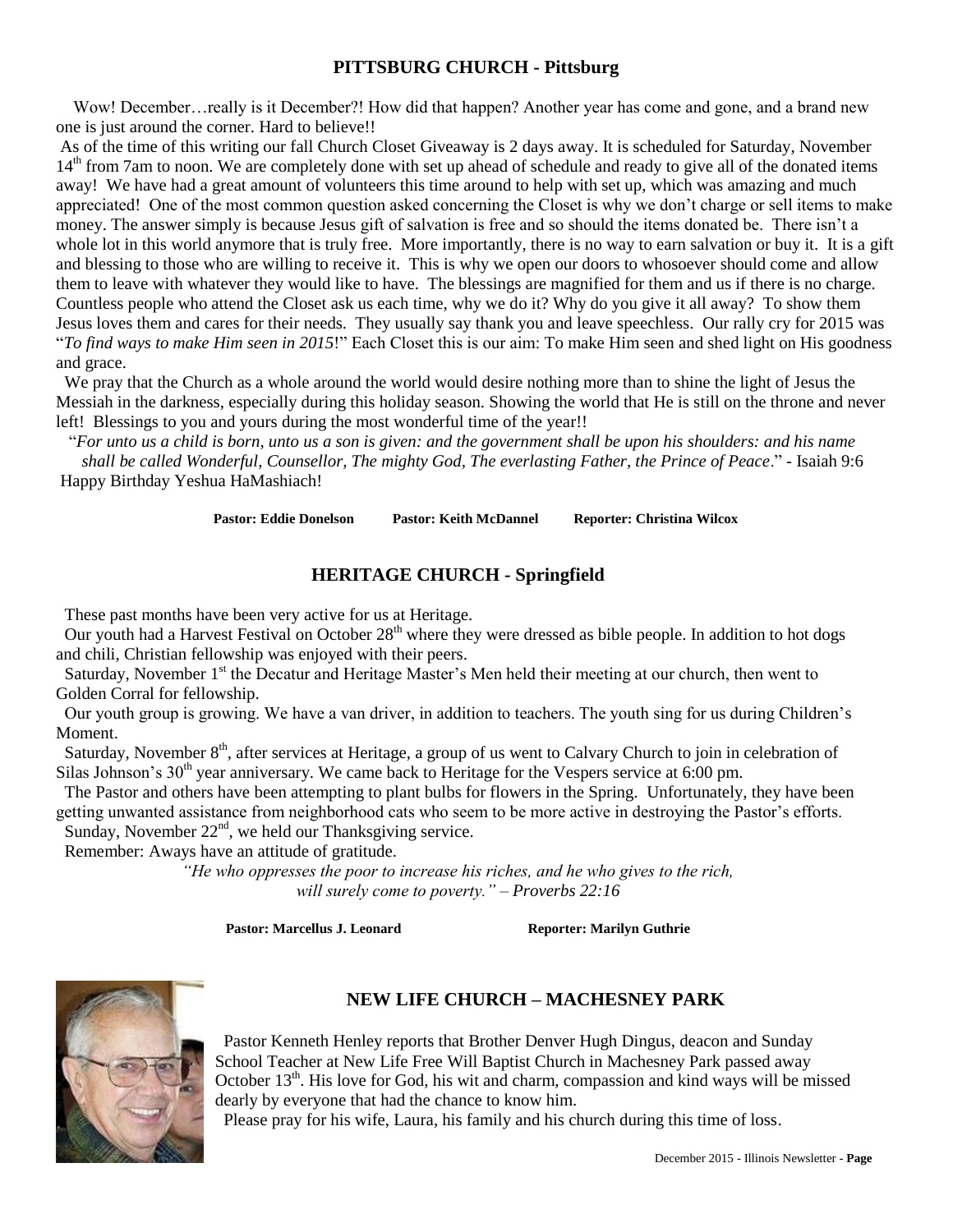### **BLUE POINT CHURCH – Rural Cisne**

On a beautiful Sunday evening a large crowd attended our annual Trunk or Treat. We had numerous decorated trunks and lots of candy was distributed. Hot cider, hot chocolate, punch and cookies was served on the front porch with many enjoying their refreshments and fellowship as they sat around on various bales of straw. We also served free hot chocolate at the Cisne Halloween parade. Trick or Treat bags and mini frisbees with a Christian saying on them were also given away.

We took many of the teens to see the Christian movie "Woodlawn" when it was playing in Mt. Vernon. Several of our youth had the leading roles in the Cisne production of "High School Musical". Brother Ernie took Jon Hill from our church and Emma Guthrie of the Bethel Church to Welcome Days at Welch College. The Junior High Sunday school class prepared wound care kits for The Hanna Project. They used their recent Sunday school offerings to buy the various items for the kits.

We recently held a special service in which Kevin Bowen was ordained as a new deacon. Many of his family members were able to attend this special service and we had a celebration fellowship in the basement afterwards. Another special service recently involved the baptisms of six young people. Junior Church youth Gavyn Harrell and Cooper Bowen, high school student Caleb Fox, and college students Steven, Courtney, and Whitney Pogue were all baptized. The church was full as many gathered to witness these baptisms.

Brother Ernie and Suzanne enjoyed a recent trip to Arizona. They were able to be at The Springs Church for a Sunday morning service and help out with their Trunk or Treat. Guest speakers at Blue Point were Dennis Slater of West Frankfort in the morning and Bryan Peters of Fairfield in the evening.

We offer our congratulations to Eric and Megan Spitzner on their recent marriage.

Great progress has been evident on our new building. Kitchen cabinets have been installed, the basketball goals are in place and a lot of painting has been done. We are constantly praying that once it is completed this building will be used to further God's kingdom.

Pastor: Ernie Lewis **Reporter: Suzanne Lewis** 

#### **THE ILLINI INITIATIVE – Champaign/Urbana**

 It has been a great fall semester so far with the international students here at the University of Illinois. We have had one of our biggest groups at the English Corner. We have had on average 40 to 50 students for our Thursday night large group gatherings. We have nearly 150 international students signed up in small conversation groups throughout the week. We have been thrilled with the consistency we are getting from these students on their attendance to our events. It is amazing how fast one can go from a complete stranger to a friend.

 I had the opportunity last month to take a couple of students bungee jumping off a bridge at 250ft. The jump was in Kentucky near Lexington. I know some people would ask why in the world would you do that. I participated in this for one main reason and that was to have the opportunity for gospel conversations over a long car ride. This trip did not fail. One of the best days of sharing about Jesus came on this trip home with a young man from India and a girl from China. Paul said he would do whatever it takes to win some for Jesus. I guess it may take jumping off a bridge at 250ft ha, ha.

 One of the most exciting things to happen this semester is my Wednesday conversation group. I had 6 people signed up, but only one has come consistently. I think it was a God thing. The one who is coming is a non-believer with a Buddhist background. She really asked a lot of questions about God and wanted to understand the bible. So our conversation group turned into a bible study on the book of John. I can remember during a sermon that I once mentioned, "I want to teach people about Jesus who know nothing about Jesus." I am so thankful for the opportunities God is bringing our way.

 The Thanksgiving holiday is soon approaching. We are so thankful for all of you who pray for us, and for those of you who give towards our ministry here. We all play a role in making God's name great among the nations. I am so thankful for the role we get to play. **– Tyler Penn, Missionary to International Students** 

**THANK YOU!** We would like to thank those who participated in the coat drive this year for Second Chance Church in Joliet. Stephen and I took the items to Joliet on October 22nd. We literally had the items shoved in the van - top to bottom - front to back. Pastor Cliff ministered to about 150 people on the following Sunday. Thank you again for your support. – **Brother Jamie Lee**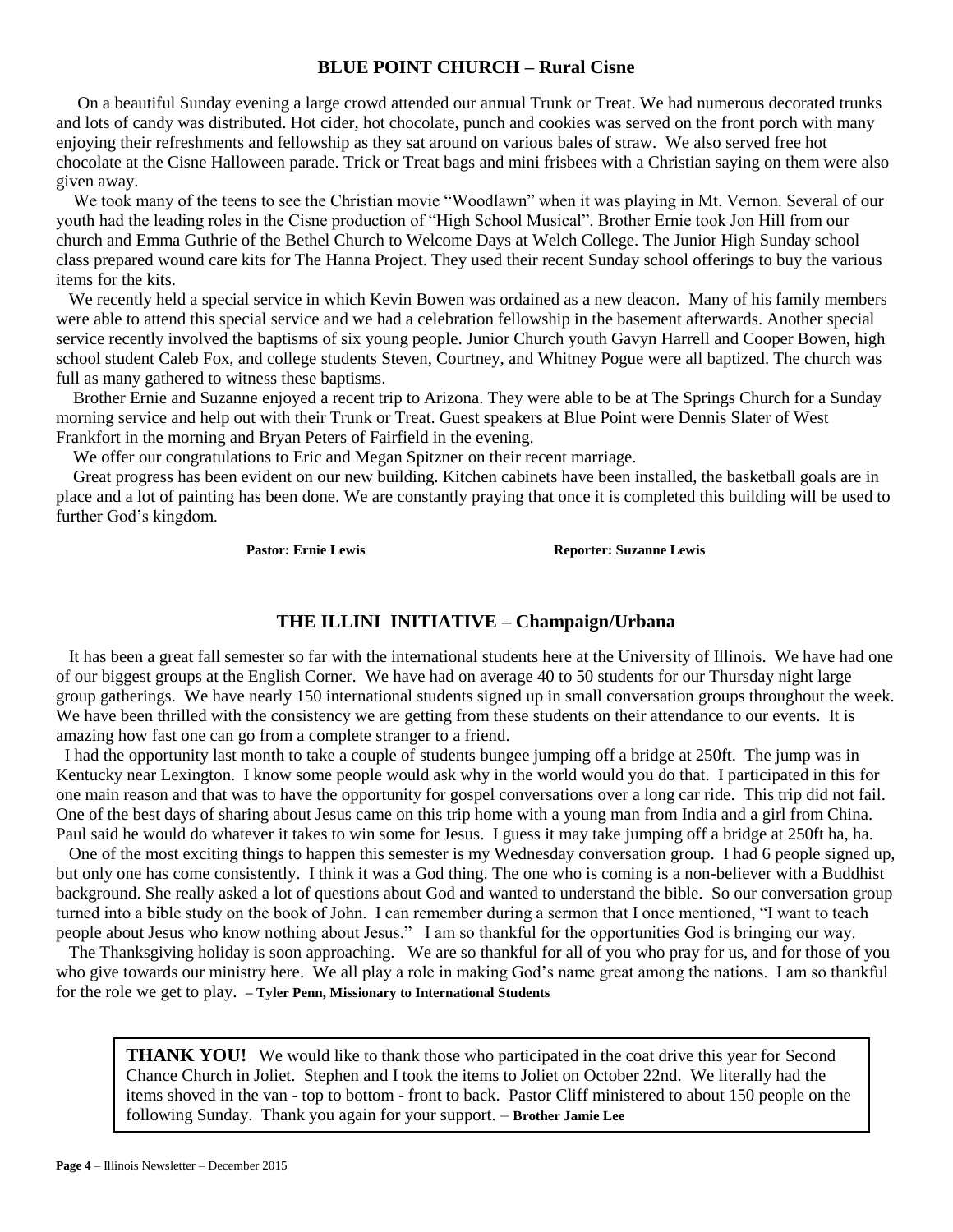# **RESCUE CHURCH – Rural Whittington**

Merry Christmas to everyone! Let us remember Him and all His teachings that reminds us to remember those who are less fortunate than us. There is nothing like remembering a child at Christmas and the blessing we receive from it. Our church has a big box that we fill with gifts and present to the Ministerial Alliance to help bring Christmas to several hundred children. It is a blessing to be a part of that each year.

Here are some dates to remember:

December 10 at 6:00 pm – Tuesday School Christmas Play.

December 20 at 6:00 pm – Church Christmas Program.

 Let me take time to thank you for praying for my husband, Ted, who is now home. Please keep us on your prayer list. Congratulations to Pokey and Melinda Squires on the birth of a baby girl, Haizley Sue. She was welcomed home by her two brothers, Jevan and Broxton.

 Our condolences to the family and friends of Brother Byford Baltzell. The church honored him with a dinner for his family. He will be missed by everyone at Rescue Church. *"What an awesome God we serve."*

Pastor: Bryant Harris **Reporter: Donna Harmon** 

### **FIRST CHURCH - Johnston City**

Merry Christmas everyone! Unfortunately, Reba Ritter is no longer our reporter for the Johnston City Free Will Baptist Church. She has gone on to write for the Review paper in Marion, Illinois and therefore does not have the time to write for our newsletter.

Our church family has kept quite busy these past few months! We participated in Back to Church Sunday on September 20th, with several members of the community attending.

During the weekend of October 18th, Pastor Keith participated in a fund raising hike for BENCHMARK Adventure Ministries and completed a 45 mile section of the Appalachian Trail. This hike raised funds to minister to military chaplains and their families. While he was away, we had the pleasure to have a special guest speaker, Buddy Walters, to lead the service. Brother Buddy is ministry leader for Celebrate Recovery at the Christian Covenant Fellowship in Carterville.

We celebrated Pastor Appreciation with a delicious soup potluck after Pastor Keith's sermon on October 25th. We would like to say thank you to Keith and his wife Sarah for everything they do for our church and our community!

With the holidays coming up quickly we have begun choir practices for our Christmas program. Also, our Community Thanksgiving service will be held on November 22nd at 6:00 p.m., followed by a pie social.

We hope everyone has a blessed and stress free holiday season. We would also like to recognize all of our veterans who have served our country, thank you!

Pastor: Keith Fletcher **Reporter: Caiden Randolph** 

### **OAK VALLEY CHURCH – Rural Geff**

 Blessings of the fall season to everyone. We are staying busy and glad everyone had time to harvest crops. Our Harvest Party was well attended on October 31 with games, food, and fellowship in our church fellowship hall. We went to the Brookston Estates for service October 28<sup>th</sup> and Cisne Manor November 1st.

 Bro. Marvin McCormick was at our church Sunday morning, Nov. l , to tell of his upcoming missionary trip to the Philippine Islands. We pray he has a good trip.

 Sunday evening, October 24th", we dismissed evening worship time and went to Mt. Vernon to see the film 'Woodland' and enjoyed fellowship at Steak and Shake. It is a good film.

 Several of our members are attending a Bible Study on Tuesday evenings from 6- 7 PM. with Melissa Garrison teaching the lessons.

I'm sure several Christmas activities will come to keep us busy in the holidays.

We want to wish everyone a Merry Christmas and Good New Year 2016.

Pastor: Richard Brown Reporter: Marie Rutger